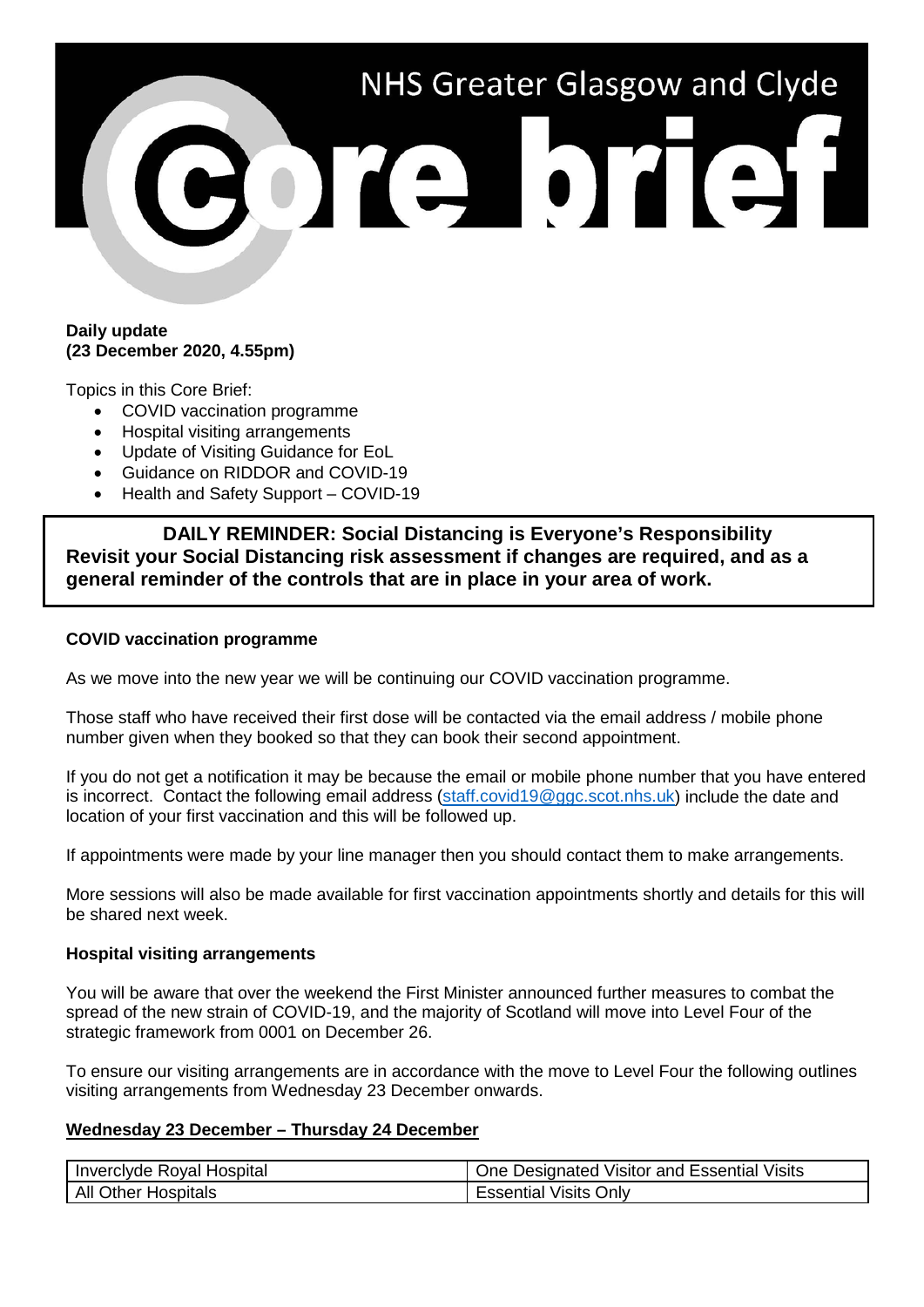# **Friday 25 December, only**

| Inverclyde Royal Hospital | <b>I</b> One Designated Visitor and Essential Visits |
|---------------------------|------------------------------------------------------|
| All Other Hospitals       | Essential Visits Only – see guidance below           |

### **Saturday 26 December until further notice**

| spitals<br>nc<br>Ali<br>טר | $\sim$<br><b>Jnly</b><br>,,,,,,<br>י וסוי.<br>ווסר<br>- 99 |
|----------------------------|------------------------------------------------------------|

## **Additional guidance:**

Over Christmas in particular, where it is safe to do so, decisions for essential visits should be applied with as much flexibility and compassion as possible to ensure that no one is isolated if this can be avoided. Consideration should be taken to assess each patient's needs on an individual basis. We should also be mindful that carers, those providing essential care, emotional support or spiritual care are not considered visitors for the purposes of this guidance so should continue to be permitted to attend a patient in hospital.

### **Examples of essential visits include but are not limited to:**

- A birth partner supporting a woman during hospital visits
- For a person receiving end-of-life care we expect this to be defined as flexibly and compassionately as possible, to support patients at the end of life spending meaningful time with their loved ones in their final days and weeks
- To support someone with a mental health issue such as dementia, a learning disability or autism where not being present would cause the patient to be distressed
- To accompany a child in hospital.

These include any other situation where clinical staff assess that it is essential to involve family or carers for ethical or patient safety reasons.

It is important to note that these examples of essential visiting are intended to be illustrative and not exhaustive.

For all patients on a daily basis virtual visits should be offered as a minimum to ensure patients not able to receive a visitor are able to see and talk to those people who matter most to them. For all patients requiring virtual visit, support should be co-ordinated at ward level.

# **Update of Visiting Guidance for EoL**

Following updated guidance from Scottish Government the 'Guidance to support compassionate visiting arrangements for those receiving care at the end of life during the COVID-19 pandemic' has been amended.

The amendments are as follows:

- All patients who are considered by the MDT, Consultant or most senior informed decision makers available at the time, to be dying and are within days or weeks of the end of life are entitled to receive essential visits from family and friends.
- When patients are in the last days or weeks of life the number of people, visiting (although the number at any given time will be in line with local guidelines) and the frequency of visits should not be limited as long as this is in accordance with the requirements described from the same/extended household. If visitors not from the same household or not part of an extended household, they should visit the bedside separately and maintain distance when they are outside of the clinical area.